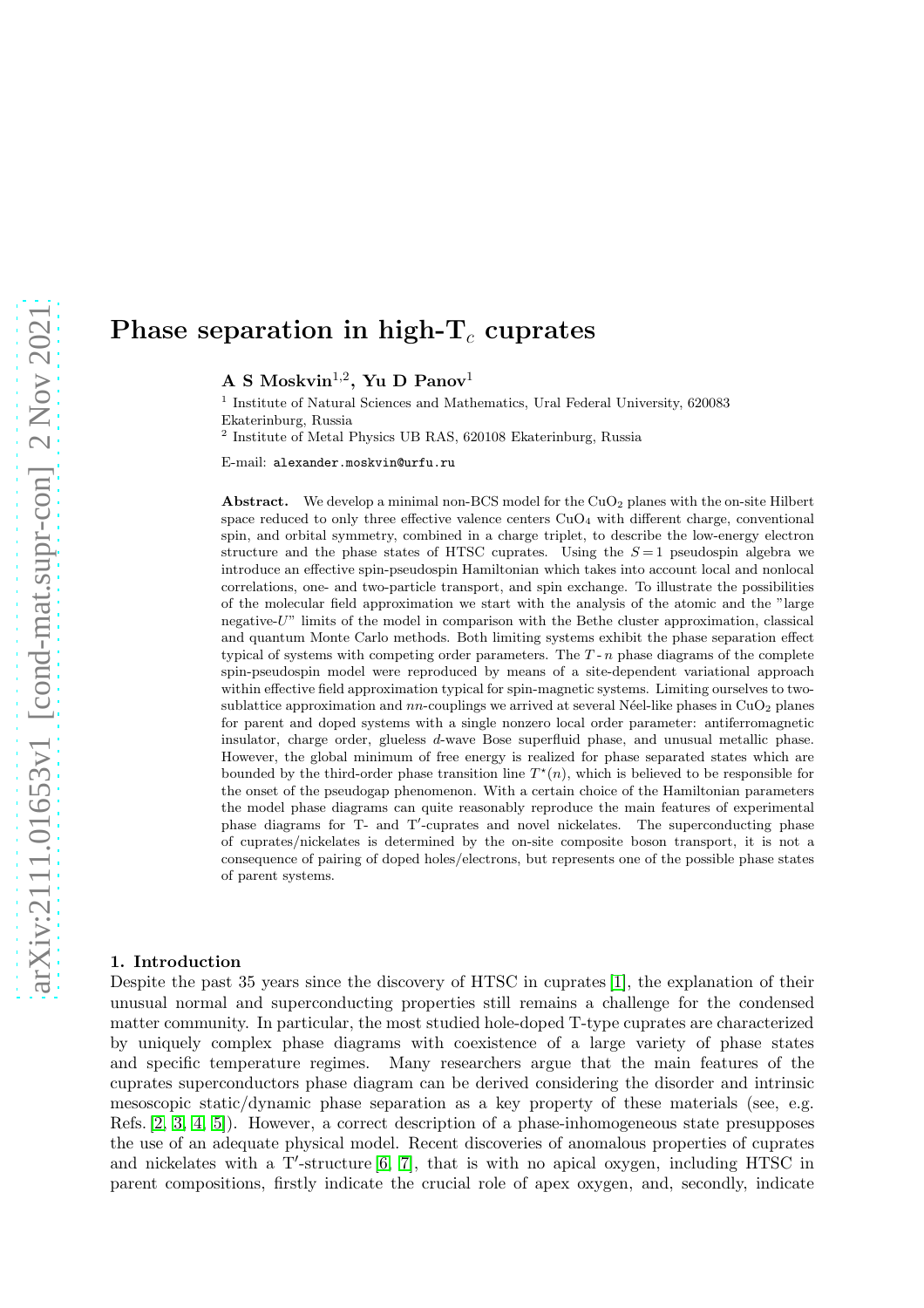the need to abandon the generally accepted concept of the parent composition as a Mott-Hubbard antiferromagnetic insulator. Instead, we propose to introduce a more universal, albeit somewhat formalized, definition of the "parent" system of  $CuO<sub>2</sub>/NiO<sub>2</sub>$  planes with a nominal 3d<sup>9</sup> configuration for Cu/Ni sites, or "half-filling", which, depending on the parameters determined by the "out-of-plane" potential and electron-lattice relaxation, can be found in various states, from an antiferromagnetic or non-magnetic insulator, Fermi metal, to a high-temperature superconductor. Furthermore, from our point of view, the explanation of the cuprate/nickelate puzzle should include some fundamentally new physics, which requires not only going beyond the Bardeen-Cooper-Schrieffer (BCS) paradigm of the superconducting state [\[8\]](#page-6-7), but also revising a number of other well-established concepts.

Following the spin-magnetic analogy proposed by Rice and Sneddon [\[9\]](#page-6-8) to describe the three charge states (Bi<sup>3+</sup>, Bi<sup>4+</sup>, Bi<sup>5+</sup>) of the bismuth ion in BaBi<sub>1-x</sub>Pb<sub>x</sub>O<sub>3</sub>, earlier we started to develop a minimal "unparticle" model for the  $CuO<sub>2</sub>$  planes with the "on-site" Hilbert space of the  $CuO<sub>4</sub>$  plaquettes to be a key element of crystal and electron structure of high- $T_c$  cuprates, reduced to states formed by only three effective valence centers  $\left[\text{CuO}_4\right]^{7-,6-,5-}$ (nominally  $Cu^{1+,2+,3+}$ , respectively), forming a "well isolated" charge triplet [\[10,](#page-6-9) [11,](#page-6-10) [12\]](#page-6-11). The very possibility of considering these centers on equal footing is predetermined by the strong effects of electron-lattice relaxation in cuprates [\[13,](#page-6-12) [14\]](#page-6-13).

Electrons of such many-electron atomic species with strong  $p - d$  covalence and strong intracenter correlations cannot be described within any conventional (quasi)particle approach that addresses the  $\text{[CuO4]}^{7-,6-,5-}$  centers within the on-site hole representation  $\ket{n}$ , n = 0, 1, 2, respectively. Instead of conventional quasiparticle k-momentum description we make use of a real space on-site "unparticle"  $S = 1$  pseudospin formalism to describe the charge triplets and introduce an effective spin-pseudospin Hamiltonian which takes into account both local and nonlocal correlations, single and two-particle transport, as well as Heisenberg spin exchange interaction.

In this paper we use the charge triplet model to reproduce the  $T-n$  phase diagrams of the  $CuO<sub>2</sub>$  planes within a site-dependent effective field approximation, which treats the on-site quantum fluctuations exactly and all the intersite interactions within the mean-field approximation (MFA) typical for spin-magnetic systems [\[15\]](#page-6-14). Our main goal is to demonstrate that similar to other systems with competing order parameters the phase separation (PS) is a key property of cuprates/nickelates which can explain main features of their phase diagrams.

### 2. Effective spin-pseudospin Hamiltonian

The  $S = 1$  spin algebra includes the eight independent nontrivial pseudospin operators, the three dipole and five quadrupole operators:

$$
\hat{S}_z
$$
;  $\hat{S}_{\pm} = \frac{1}{\sqrt{2}} (\hat{S}_x \pm i\hat{S}_y)$ ;  $\hat{S}_z^2$ ;  $\hat{T}_{\pm} = {\hat{S}_z, \hat{S}_{\pm}}$ ;  $\hat{S}_{\pm}^2$ .

The  $\hat{S}^2_{\pm}$  operators are actually the creation/annihilation operators of the composite on-site hole boson [\[15\]](#page-6-14). Simplified, this boson is a pair of holes coupled by local correlations both with each other and with the "core", that is, the electronic center  $[CuO<sub>4</sub>]<sup>7-</sup> (M<sub>S</sub>=-1)$ . In fact, such a local boson exists only as an indivisible part of the Zhang-Rice hole center  $\left[\text{CuO}_4\right]^{5-}$  $(M_S = +1)$ . Obviously, the mean value  $\langle \hat{S}_{\pm}^2 \rangle = \frac{1}{2}$  $\frac{1}{2}(\langle \hat{S}_x^2 - \hat{S}_y^2 \rangle \pm i \langle \{\hat{S}_x, \hat{S}_y\} \rangle)$  can be addressed to be a complex superconducting local order parameter with a d-wave symmetry [\[10,](#page-6-9) [15\]](#page-6-14). In lieu of "single-particle"  $\hat{S}_{\pm}$  and  $\hat{T}_{\pm}$  operators one may use two novel operators:  $\hat{P}_{\pm} = \frac{1}{2}$  $\frac{1}{2}(\hat{S}_{\pm}+\hat{T}_{\pm}); \hat{N}_{\pm} =$ 1  $\frac{1}{2}(\hat{S}_{\pm} - \hat{T}_{\pm}),$  which do realize transformations  $Cu^{2+} \leftrightarrow Cu^{3+}$  and  $Cu^{1+} \leftrightarrow Cu^{2+}$ , respectively. However, strictly speaking, we should extend the on-site Hilbert space to a spin-pseudospin quartet  $|SM; s\nu\rangle$ :  $|1 \pm 1; 00\rangle$  and  $|10; \frac{1}{2}\nu\rangle$ , where  $\nu = \pm \frac{1}{2}$  $\frac{1}{2}$ , and instead of spinless operators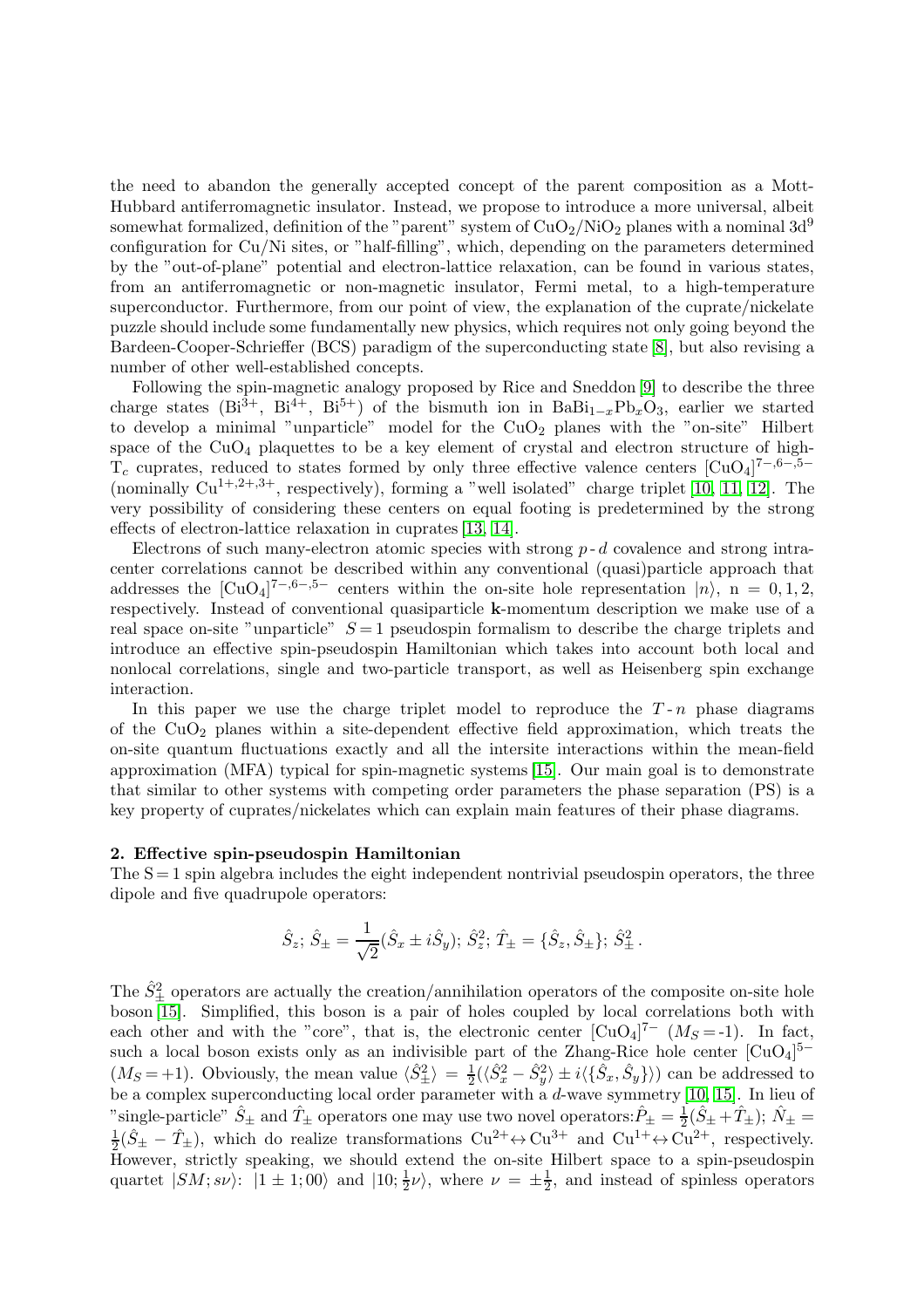

<span id="page-2-0"></span>Figure 1. (Color online) Top panel (a):  $T - \Delta$  phase diagram for atomic limit given  $n = 0.1$ ,  $V = 0.1$  as derived by MFA, Bethe cluster models and by the MC calculations. Top panel (b): The temperature dependence of specific heat obtained by the MFA, Bethe cluster approximation and by the MC calculations. Bottom panel:  $T - n$  phase diagram for strong exchange limit. Open circles denote the MC results for the maxima of susceptibility due to the AFM ordering, and filled circles show the maxima of the specific heat at the PS transition. Solid lines show the value of the calculated mean-field critical temperatures  $T_{AFM}$  and  $T_{PS}$  [\[16,](#page-6-15) [17\]](#page-6-16).

 $\hat{P}_{\pm}$  and  $\hat{N}_{\pm}$  introduce operators  $\hat{P}_{\pm}^{\nu}$  and  $\hat{N}_{\pm}^{\nu}$ , which transform both on-site charge (pseudospin) and spin states [\[15\]](#page-6-14). As for conventional spin-magnetic systems, we can integrate out the highenergy degrees of freedom, and after projecting onto the Hilbert basis of well isolated charge triplet, or spin-pseudospin quartet, we have chosen, to arrive at the effective spin-pseudospin Hamiltonian obeying the spin and pseudospin kinematic rules with a charge density constraint,  $\frac{1}{N}\sum_i \langle \hat{S}_{iz} \rangle = n$ , where *n* is the deviation from a half-filling:

$$
\hat{H} = \hat{H}_{pot} + \hat{H}_{kin}^{(1)} + \hat{H}_{kin}^{(2)} + \hat{H}_{ex};
$$
\n
$$
\hat{H}_{pot} = \sum_{i} (\Delta_{i} \hat{S}_{iz}^{2} - \mu \hat{S}_{iz}) + \sum_{i>j} V_{ij} \hat{S}_{iz} \hat{S}_{jz};
$$
\n
$$
\hat{H}_{kin}^{(1)} = -\sum_{i>j} \sum_{\nu} [t_{ij}^{p} \hat{P}_{i+}^{\nu} \hat{P}_{j-}^{\nu} + t_{ij}^{n} \hat{N}_{i+}^{\nu} \hat{N}_{j-}^{\nu} + \frac{1}{2} t_{ij}^{pn} (\hat{P}_{i+}^{\nu} \hat{N}_{j-}^{\nu} + \hat{P}_{i-}^{\nu} \hat{N}_{j+}^{\nu}) + h.c.];
$$
\n
$$
\hat{H}_{kin}^{(2)} = -\sum_{i>j} t_{ij}^{b} (\hat{S}_{i+}^{2} \hat{S}_{j-}^{2} + \hat{S}_{i-}^{2} \hat{S}_{j+}^{2}), \quad \hat{H}_{ex} = \sum_{i>j} J_{ij} (\hat{\mathbf{s}}_{i} \cdot \hat{\mathbf{s}}_{j}) = s^{2} \sum_{i>j} J_{ij} (\boldsymbol{\sigma}_{i} \cdot \boldsymbol{\sigma}_{j}).
$$
\n(1)

The first on-site term in  $\hat{H}_{pot}$ , resembling single-ion spin anisotropy, describes the effects of a bare pseudospin splitting and relates with the on-site density-density interactions,  $\Delta = U/2$ , U being the local correlation parameter, or pair binding energy for composite boson. The second term may be related to a pseudo-magnetic field  $\|Z$  with  $\mu$  being the hole chemical potential. The third and fourth terms in  $\hat{H}_{pot}$  describe the inter-site density-density interactions, or nonlocal correlations. Kinetic energies  $\hat{H}^{(1)}_{kin}$  and  $\hat{H}^{(2)}_{kin}$  describe a single- and two-particle transport, respectively, where  $t^p, t^n, t^{pn}$  and  $t^b$  are integrals for the correlated single-particle and the composite on-site boson hopping, respectively. Operator  $\sigma = 2\hat{\rho}^s s$  in  $\hat{H}_{ex}$  takes into account the on-site spin density  $\hat{\rho}^s = (1 - \hat{S}_z^2)$ . Depending on the values of the effective Hamiltonian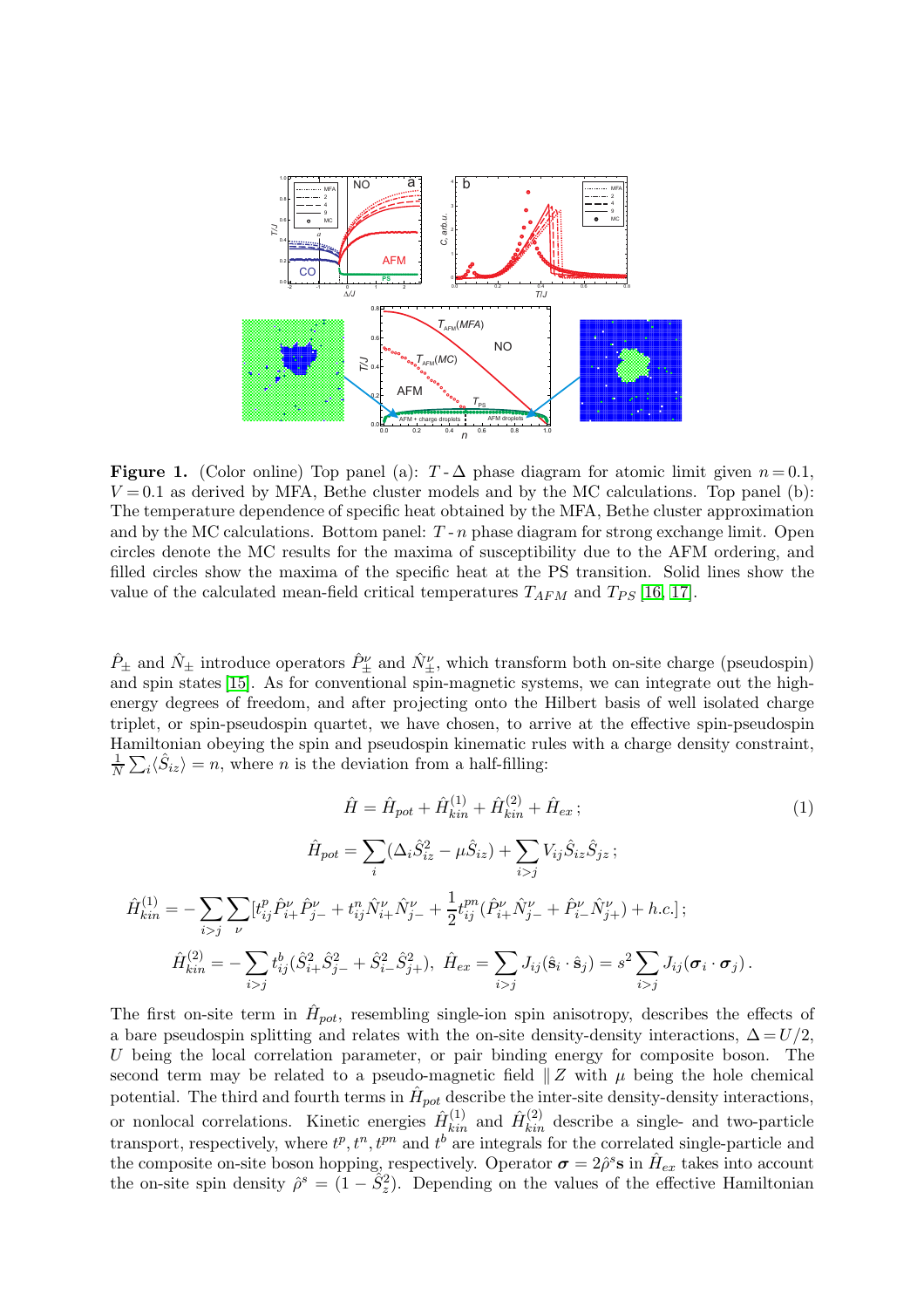

<span id="page-3-0"></span>**Figure 2.** (Color online) Top panels: T-n phase diagram for 2D hc-bosons on square lattice at  $V/t = 3$ . Panel (a): dotted line points to MFA data [\[18\]](#page-6-17), dashed and solid lines indicate the results of the two- and four-site Bethe cluster approximation, respectively [\[19\]](#page-6-18). Panel (b): phase diagram for 2D hard-core bosons as derived by QMC [\[20\]](#page-6-19) technique. A-B is the line of the Kosterlitz-Thouless phase transition, C-B-D-C′ is the line of the first order phase transition, D-E is the line of the second order Ising phase transition. Bottom panel: The two scenarios of the evolution of the hc-boson ground state configuration under doping away from half-filling.

parameters, the model predicts the possibility of realizing even for parent cuprates/nickelates both a typical antiferromagnetic insulating state (AFMI), charge order (CO), unusual Fermi liquid (FL) phase with electron-hole interplay and a bosonic superconductor (BS) phase with effective on-site hole bosons.

## 3. Atomic and "large negative-U" limits

The atomic limit of the spin-pseudospin model, which assumes complete neglect for kinetic energy, was considered within the MFA, Bethe cluster approach, and classical Monte-Carlo (MC) technique (see, e.g., Refs. [\[16,](#page-6-15) [17\]](#page-6-16)). The  $T - \Delta$  and  $T - n$  phase diagrams, the temperature dependence of specific heat, and the demonstration of the PS states for strong exchange limit are shown in Figure [1.](#page-2-0) In the strong exchange limit both the Maxwell's construction technique and MC calculation point to a low-temperature "third-order" phase transition to the AFMI-CO PS regime with a distinct specific heat anomaly.

In the large "negative- $U$ " approximation, which assumes complete neglect for single-particle kinetic energy and spin exchange, the CuO<sub>2</sub> plane becomes equivalent to hard-core  $(hc)$ , or local boson system. The conventional mean-field  $T - n$  phase diagram for the hard-core bosons is well-known [\[18\]](#page-6-17). In addition to the conventional CO and Bose superfluid BS phases the MFA predicts the appearance of an unconventional uniform supersolid phase (SS) with the "on-site" coexistence of the insulating and superconducting properties. However, detailed analysis of the hc boson model shows that the SS phase is a mean-field artefact, de facto this homogeneous phase is intrinsically unstable. For nn-interactions and finite temperatures the "post-MFA" Maxwell's construction shows that the phase-separated CO-BS phase has a lower energy than the uniform SS phase, though at  $T = 0$  the both phases have the same energy [\[19\]](#page-6-18). Furthermore, this result is confirmed within Bethe cluster approximation as shown in the top panel (a) of the Figure [2.](#page-3-0) The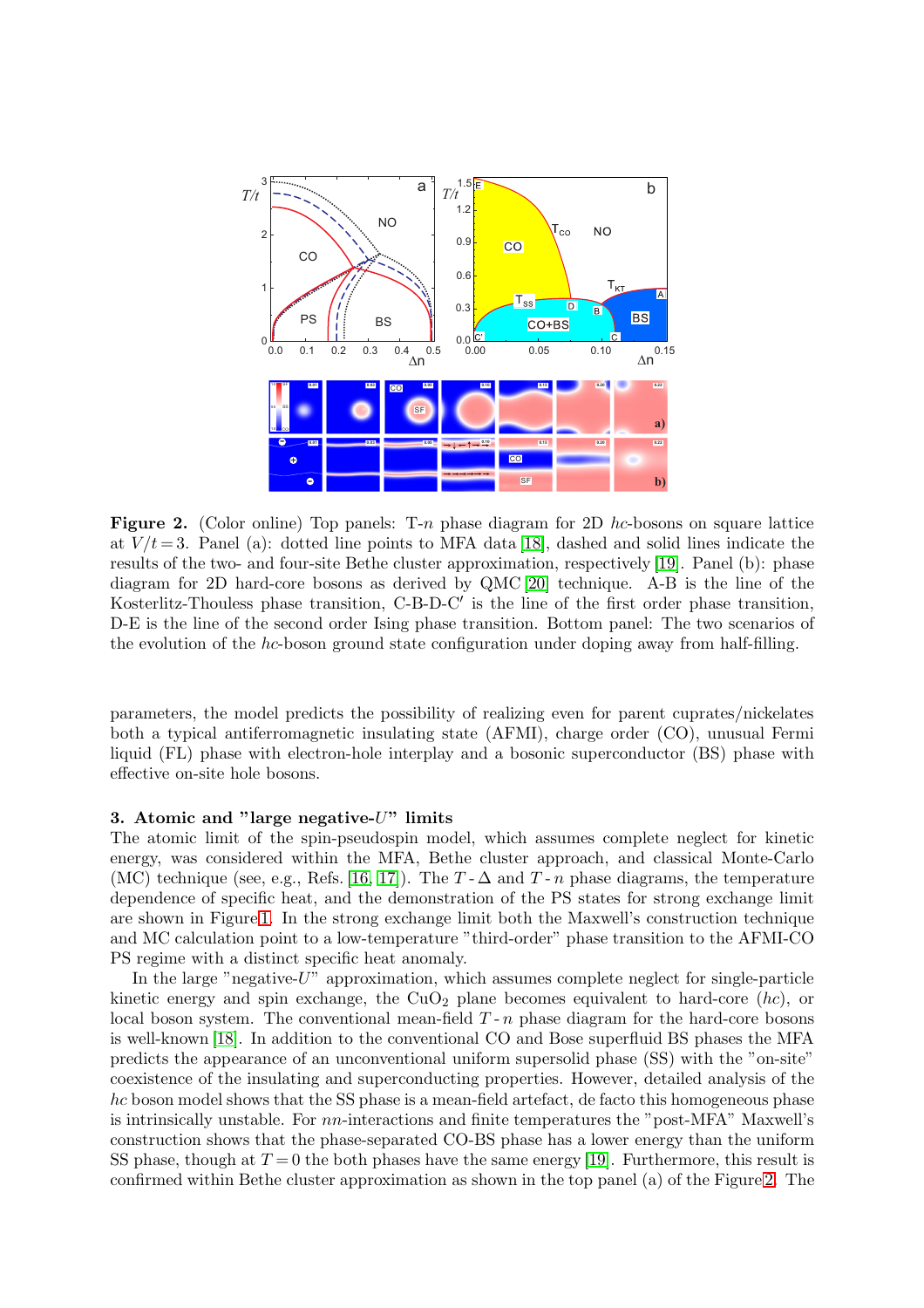

<span id="page-4-0"></span>**Figure 3.** (Color online) Model  $T - n$  phase diagrams of the hole-doped cuprate calculated in the effective-field approximation  $(n = p)$  for the hole doping) with constant values of the Hamiltonian parameters (see inset); (a) phase diagram assuming main homogeneous phases with no allowance made for the possible coexistence of two adjacent phases; (b) phase diagram with the phase separation taken into account using Maxwell's construction. Dashed curves in (b) point to fifty-fifty volume fraction for two adjacent phases, yellow curves in (b) present the third-order phase transition lines, these limit areas with 100% volume fraction.

bottom panel in the Figure [2](#page-3-0) demonstrates the two MC scenarios of the evolution of the  $hc$ -boson ground state configuration under doping away from half-filling with topologically different PS states. For comparison in the top panel (b) of the Figure [2](#page-3-0) we present the phase diagram of the square lattice hard-core boson model given  $V_{nn} = V = 3t$ , derived from the Quantum Monte-Carlo (QMC) calculations by Schmid *et al.* [\[20\]](#page-6-19). At half-filling the system undergoes the charge ordering CO at  $T_{CO} \approx 0.5 V = 1.5 t$  [\[20\]](#page-6-19) that is only slightly less than the exact Onsager answer for 2D Ising model  $(t=0)$ : However, under doping away from half filling, the checkerboard solid undergoes phase separation: the superfluid BS and solid CO phases coexist but not as a single thermodynamic supersolid phase as predicted in the mean-field approximation [\[18\]](#page-6-17). Thus, the phase separation turns out to be a typical phenomenon for systems with competing order parameters, described by particular versions of the model spin-pseudospin Hamiltonian.

## 4. Effective-field approximation for the complete spin-pseudospin model

Making use of the effective field theory which combines the MFA with the exact accounting of local correlations, the variational approach (VA) based on the Bogolyubov inequality for the grand potential, the Caron-Pratt model for the on-site description of the FL phase [\[21\]](#page-6-20), we were able to numerically calculate the phase diagrams of the complete spin-pseudospin system within the framework of a simplified model (two sublattices, nn-coupling,...) [\[15\]](#page-6-14). The left hand side of the Figure [3](#page-4-0) shows an example of the phase diagram calculated given quite arbitrarily chosen parameters of the model Hamiltonian and assuming main homogeneous single-order parameter, or "monophases" with no allowance made for the possible coexistence of two adjacent phases. However, the numerical implementation of the Maxwell's construction shows that the minimum of free energy corresponds to PS realized in the region of coexistence of phases separated by the first-order phase transition lines. This works for phases AFMI-FL, AFMI-BS, CO-BS, CO-FL, and BS-FL, but not for AFMI-CO (see Figure [3,](#page-4-0) the right hand side panel). We can immediately note that the mysterious pseudogap phase is nothing more than the AFMI-FL-CO-BS PS state with the third-order phase transition line  $T^*(n)$ , which separates the gapless 100% FL phase from the gapped phases, to be the highest pseudogap temperature. The PS model does predict several temperatures of the "third order" PS transitions limiting the PS phases, that is delineating areas with 100% volume fraction, and the temperatures of the percolation transitions,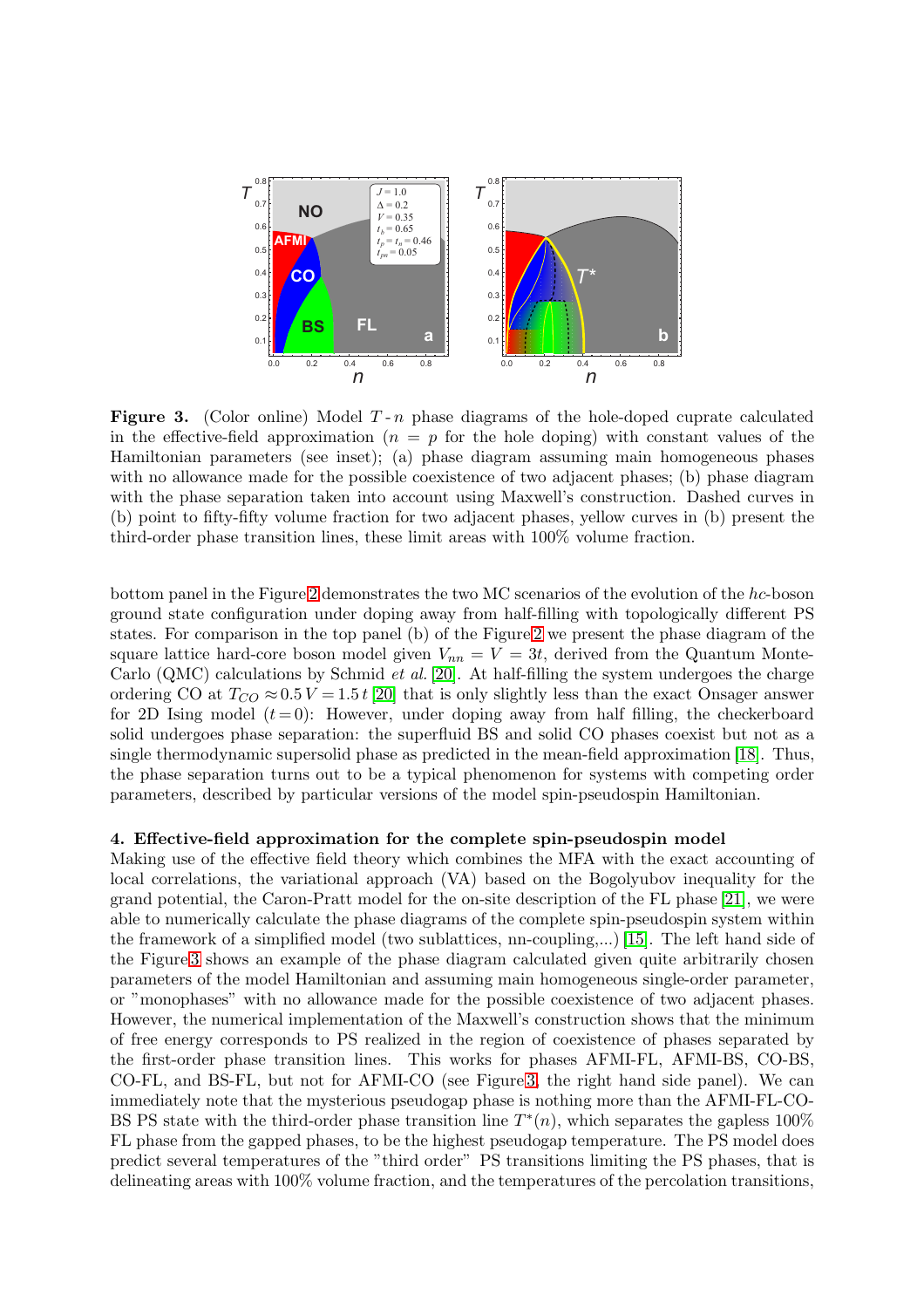

<span id="page-5-0"></span>**Figure 4.** (Color online) Model  $T - n$  phase diagrams of the hole-doped cuprate/nickelate calculated in the effective-field approximation under constant values of the Hamiltonian parameters (see inset), which illustrate an AFMI-BS-FL and BS-FL interplay with (b,d) and without (a,c) PS taken into account. Solid yellow curves in (b,d) present the third-order phase transition lines, these limit areas with 100% volume fraction. Black solid curves point to fiftyfifty volume fraction for two adjacent phases.

which can manifest itself in the peculiarities of the temperature behavior for different physical quantities. Obviously, the ground state and  $T - n$  phase diagrams of the system described by the effective spin-pseudospin Hamiltonian are determined by the relationship between the values of the parameters characterizing local and nonlocal correlations, the integrals of oneand two-particle transport, as well as spin exchange integrals. A relatively small change in the parameters can radically affect the phase diagram. Thus, a small increase in the local correlation parameter  $\Delta$  and the transfer integral of composite bosons  $t_b$  can lead to suppression of both antiferromagnetic and charge ordering, i.e. AFMI and CO phases in favor of BS and FL phases. It is this situation that is shown in the phase diagram in the Figure [4](#page-5-0) a,b, calculated numerically with the parameters shown in the inset to the Figure [4a](#page-5-0), which presents the results of conventional EFT approach, while the phase diagram in the Figure [4b](#page-5-0) does illustrate the BS-FL interplay with the PS taken into account using the Maxwell's construction. Such phase diagrams with no signatures of the long-range AFMI and CO orderings turn out to be typical of cuprates with an ideal, or almost ideal, T′ -structure [\[6\]](#page-6-5), as well as nickelates, the structure of which also lacks apex oxygen [\[7\]](#page-6-6).

For the chosen values of the Hamiltonian parameters, the AFMI phase is energetically unfavorable, but its energy differs little from the energy of the BS and FL phases, so that the slightest 1% increase in the value of the exchange integral, or a corresponding decrease in the remaining parameters, is sufficient to restore the AFMI phase, albeit in a small region of the phase diagram (see Figures  $4 c,d$ ). Interestingly, a similar effect of suppression/restoring of the AFMI phase is observed in T′ -cuprates at the slightest change in the concentration of nonstoichiometric apical oxygen [\[6\]](#page-6-5), accompanied by corresponding change of the external potential for  $CuO<sub>2</sub>$ -planes.

## 5. Conclusion

Comparison of the MFA with the results of calculations by the classical and quantum MC methods for the two limits of the spin-pseudospin model shows the possibilities of MFA for a qualitative and semiquantitative description of phase diagrams and points to the PS as a phenomenon, which is typical for systems with competing order parameters. Effective field theory for complete spin-pseudospin Hamiltonian points to the phase-separated coexistence of main phases AFMI, CO, BS, and FL to be the typical one for the  $CuO<sub>2</sub>/NiO<sub>2</sub>$  planes. Despite the many simplifications associated with the use of MFA, especially for describing 2D planar systems, nn- and two-sublattice approximation, the neglect of the doping-dependent nonuniform potential and the screening effects for the Hamiltonian parameters, the use of the simplest version of the Caron-Pratt method for the "real-space" on-site description of the single-particle